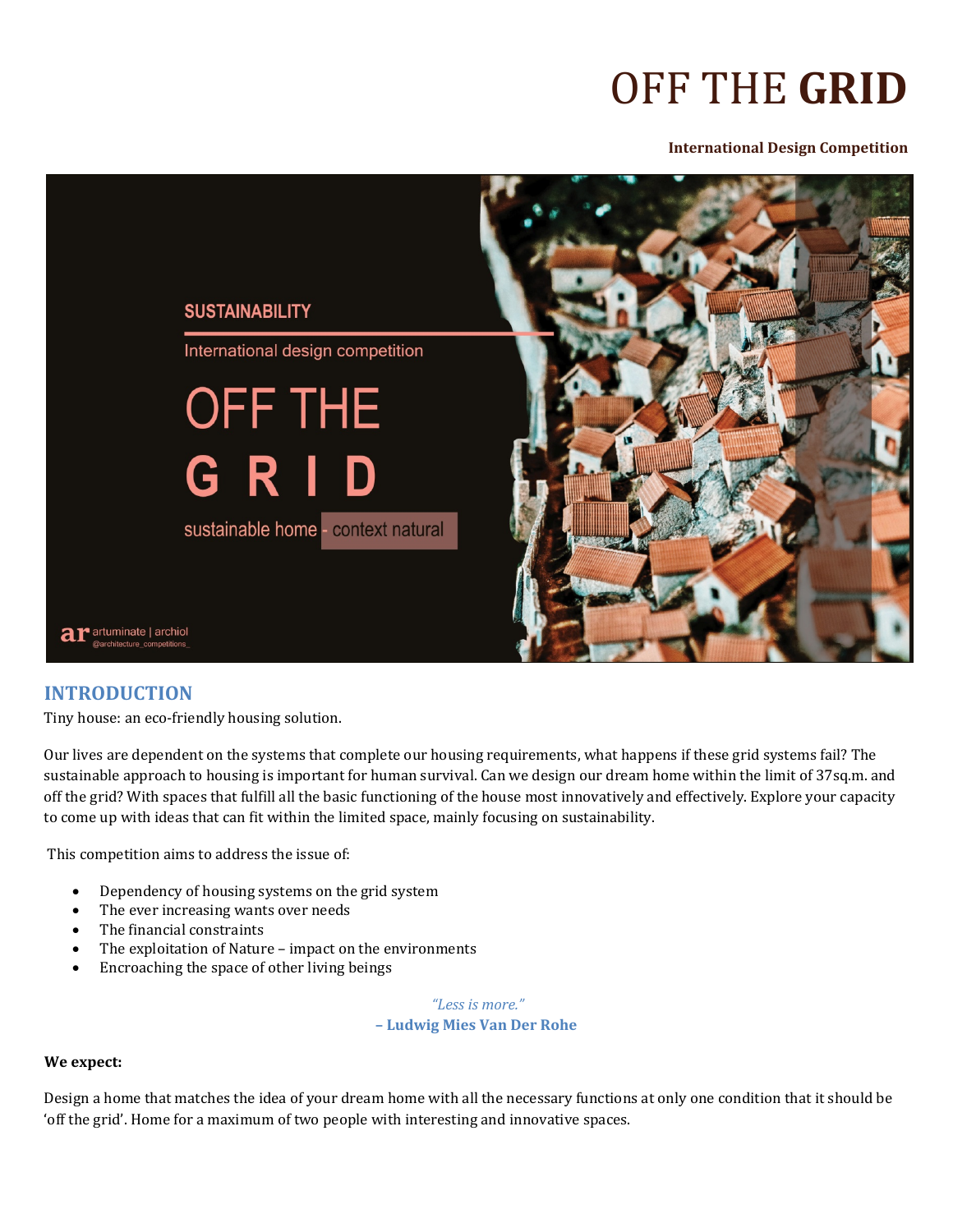#### Keywords: *Off‐grid, Tiny Home, Sustainable Home*

- **Off ‐ Grid:** *Without using or depending on public utilities.*
- **Tiny Home:** *Downsizing living spaces, simplifying and essentially living with less.*
- **Sustainable Home:** *Efficient use of energy and resources with minimal impact on the environment.*

*"More was never the answer. The answer, it turned out, was always less."* 

#### **– Cait Flanders.**

# **GUIDELINES / RULES**

- Site / Location: It can be located anywhere in the world, choose wisely.
- You have to **design a tiny house**, (Max: 37 sq.m.)
- Innovations in basic functions.
- The two words to remember **'Sustainability and Off the grid'**
- Design that truly defines the idea of "Less is more".
- Drawing requirements: Conceptual (Priority), Plans, Sections, Elevations, Views.
- Support your design with all possible explanations, (Formats that are accepted: Text, Video, Audio, and the most obvious drawings)
- The reasoning for every space that has been designed with areas allotted.

\*It is a sustainable design competition, so do not hesitate to ask questions in case of doubts email us at hello@artuminate.com

*(Subject: OTG‐ Query | Body: Your query)*

# **PARTICIPATION**

- This competition is open to all the designers and design student.
- We welcome architecture university students to participate as representatives for their university and spread the word among the fellow students.

\*To know more about being representatives and benefits contact us at hello@artuminate.com (email subject: Representative volunteer)

# **SUBMISSION REQUIREMENTS**

- Presentation Board (Min. **02** Max. **05** no | size: **A1 Landscape format**)
- Text Summary (Min. 300 words)

## **JUDGMENT CRITERIA**

- Sustainability Approach
- Design development
- Effective use of sq.m. (area)
- Originality
- Description

## **JURY**

**To be announced.**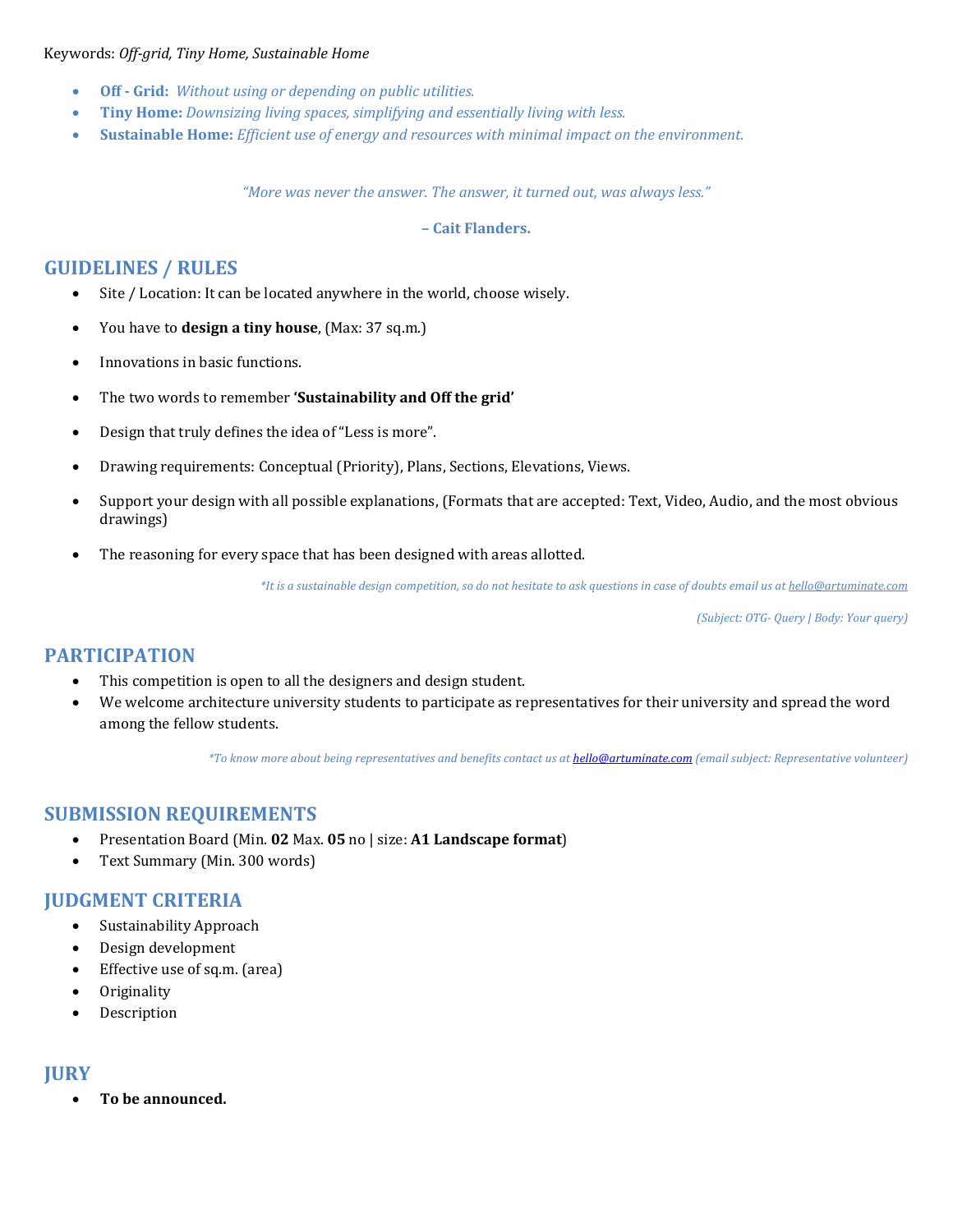# **SUBMISSION GUIDELINES**

- Download the submission folder (A zip folder).
- Upload all the requirements in the designated folder and rename the folders as mentioned on the info card in the folder.
- Rename the folder with your participation code.
- Upload the folder to google drive / dropbox
- Email the link in the format mentioned below:
	- o Email address: submit@archiol.com
	- o Email Subject: OFG\_your code (example: *OFG\_XX\_XXX\_2202\_US*)

*\*Do not ask any queries on submit@archiol.com, email all your queries to hello@artuminate.com.*

## **TIMELINE**

#### **Registration deadline:** 30th June 2022

- AR (advanced registration): 4TH March 2022 20TH March 2022
- ER(early registration):  $21^{ST}$  March 2022  $3^{RD}$  April 2022
- SRL1 (standard registration level 1): 4TH April 2022 20TH April 2022
- SRL2 (standard registration level 2): 21ST April 2022 3RD May 2022
- SRL3 (standard registration level 3): 4TH May 2022 20TH May 2022
- SRL4 (standard registration level 4):  $21^{ST}$  May 2022  $3^{RD}$  June 2022
- LR (late registration):  $4^{TH}$  June 2022 20<sup>TH</sup> June 2022
- CR(countdown registration): 21ST June 2022 30th June 2022

#### **Submission deadline:** 15th July 2022

**Result Announcement:** 30th August 2022

*Participants will be notified in case of an update in the timeline.*

## **FEES**

- $\bullet$  AR (advanced registration): 4TH March 2022 20TH March 2022→ \$27 (INT) / ₹600(IND)
- ER(early registration): 21ST March 2022 3RD April 2022**\$32 (INT) / ₹800(IND)**
- $\bullet$  SRL1 (standard registration level 1):  $4^{TH}$  April 2022 20<sup>TH</sup> April 2022 → \$37 (INT) / ₹900(IND)
- SRL2 (standard registration level 2): 21ST April 2022 3RD May 2022**\$39 (INT) / ₹1000(IND)**
- SRL3 (standard registration level 3): 4TH May 2022 20TH May 2022**\$42 (INT) / ₹1500(IND)**
- **•** SRL4 (standard registration level 4):  $21^{ST}$  May  $2022 3^{RD}$  June  $2022 \rightarrow $47$  (INT) / ₹2000(IND)
- LR (late registration): 4TH June 2022 20TH June 2022**\$57 (INT) / ₹2500(IND)**
- CR(countdown registration):  $21^{ST}$  June  $2022 30$ th June  $2022 \rightarrow $62$  (INT) / $\overline{2}2600$ (IND)

*\*(INT) – International payments /\*(IND) – Indian payments*

## **PRIZES**

**PUBLICATION**

News announcement on global platforms (platforms partnered with us - Global exposure.) Design feature on our platform

- **INTERVIEWS** Exclusive Interview in both text & video format (Video feature on our home page)
- **ATTESTED CERTIFICATE** Certificate of achievement will be awarded to our winners / honourable mentions & a participation certificate to all our participants
- **PUBLICATION OF ARTICLE / DESIGN**
	- Design / article feature on our partnering platform.
- **JURY CRITS / COMMENTS ON YOUR ENTRY WITH DETAILS**
- Comments from our jurors for improvement and appreciation.
- **& MORE**